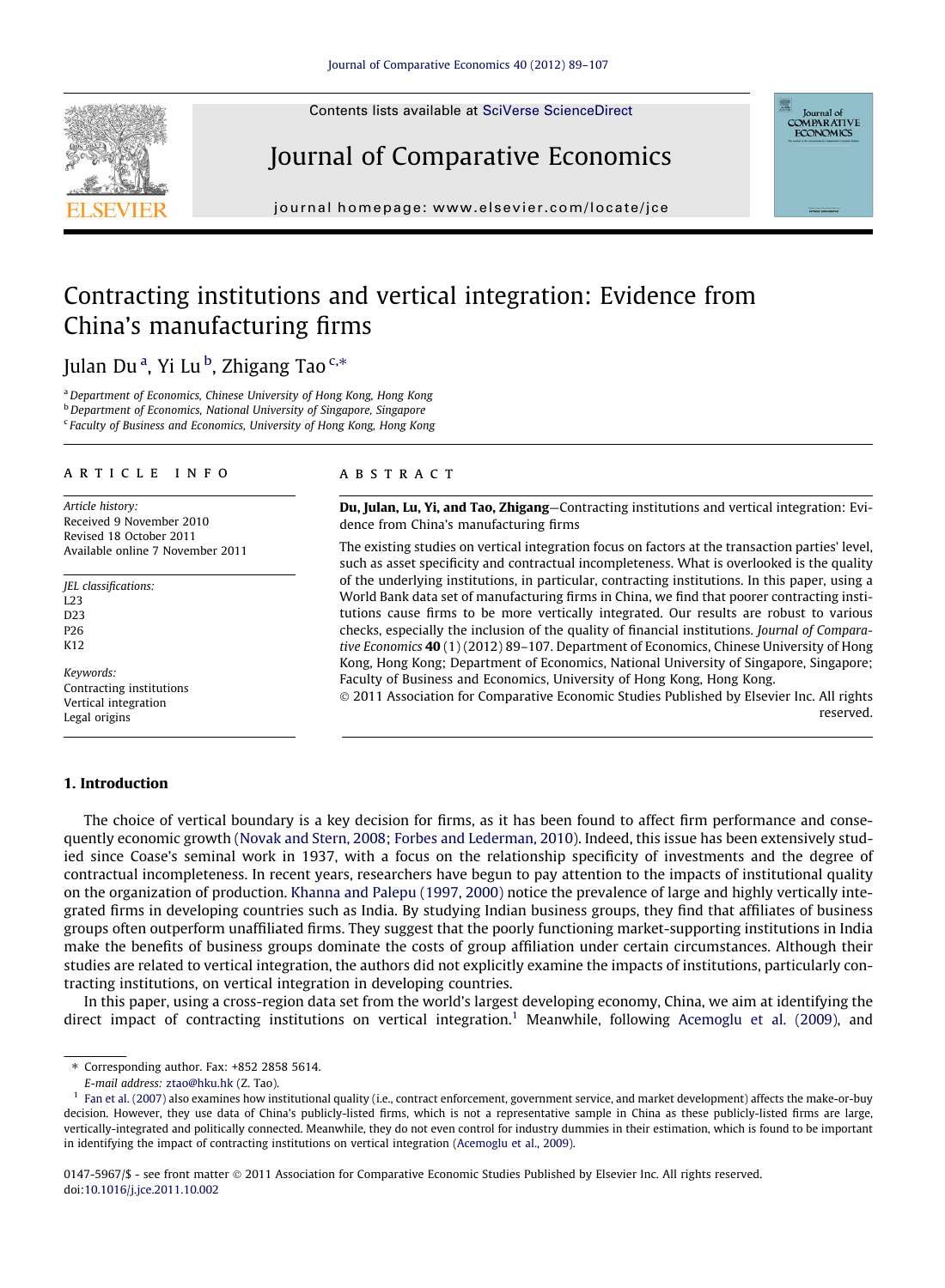[Macchiavello \(2010, 2011\)](#page--1-0), we also investigate how contracting institutions may interact with financial institutions in determining the vertical boundary.

Our empirical analysis uses the data of a World Bank survey of 1566 firms located in 18 cities and 9 manufacturing industries in China. China offers an ideal setting in which to study the impacts of the quality of contracting institutions on vertical integration, because there exist substantial variations in the de facto quality of contracting institutions across regions in China as a result of substantial disparities in economic and institutional development (e.g., [Du et al., 2008; World Bank,](#page--1-0) [2008; Lu and Tao, 2009\)](#page--1-0).<sup>2</sup> Specifically, we measure the quality of contracting institutions as the perceived likelihood that the legal system would uphold contract and property rights in business disputes (e.g., [Johnson et al., 2002; Cull and Xu,](#page--1-0) [2005\)](#page--1-0). Meanwhile, we measure the degree of vertical integration in two ways. One is the ratio of value added to sales, which is the most widely-used measure in the literature ([Adelman, 1955; Davies and Morris, 1995; Holmes, 1999](#page--1-0)). The other is constructed on the basis of the reply to the survey question of how large a proportion of inputs are produced in-house by the firm itself.

Our basic OLS regression results show that the quality of contracting institutions has a direct, specifically, negative and significant, impact on firm vertical integration. However, endogeneity could be a serious concern. For instance, there could be a possibility of reverse causality. Entrepreneurs of vertically integrated firms might have less need for outsourcing intermediate goods, and thus have smaller chances to encounter commercial disputes with their business partners. Then they might have less need to ask for court adjudication; and this lack of experience with court resolution may cause those entrepreneurs to have misperceptions of the quality of contracting institutions based on some stereotypes, which may well result in an underestimation of the impact of contracting institutions. In addition, we could have omitted variable bias. For example, a more capable entrepreneur may on one hand have better connections that help her/him secure better de facto contract enforcement, and on the other hand be capable of managing a more vertically-integrated business. Hence, the lack of control for entrepreneurial capability may again lead to an underestimation of the impact of contracting institutions. To mitigate the potential biases stemming from the endogeneity problem, we conduct a series of econometric analyses and robustness checks.

First, we check whether our results are biased due to some omitted variables. Specifically, we include a list of control variables reflecting the CEO characteristics (such as human capital and political capital) and firm characteristics (such as firm size, firm age, percentage of private ownership, access to bank loans, and degree of computerization) as well as industry and city dummies. Our results remain robust to the inclusion of these controls.

Second, to further deal with the possible endogeneity issue, we use the two-step generalized method of moments (GMM) with two alternative instruments, viz., the average response by other firms located in the same city regarding the quality of contracting institutions, and a dummy variable indicating whether the respective city was administered by the Great Britain in the late Qing Dynasty of Imperial China. The two-step GMM estimation results reinforce our findings that the quality of contracting institutions has a negative impact on vertical integration.

Third, we apply the heterogeneous response method of [Rajan and Zingales \(1998\)](#page--1-0). According to [Acemoglu et al. \(2009\),](#page--1-0) the quality of contracting institutions has a greater impact on vertical boundary for firms that are more susceptible to supplier hold-up problems. To proxy a firm's reliance on external suppliers, we use two alternative measures: number of suppliers as in [Blanchard and Kremer \(1997\)](#page--1-0) and [Raghuram and Subramanian \(2007\)](#page--1-0), and capital intensity as in [Acemoglu](#page--1-0) [et al. \(2009\).](#page--1-0) Our results show that indeed the negative impact of the quality of contracting institutions on vertical integration is greater for firms with more external reliance.

Finally, in further robustness checks, we repeat the analysis using an alternative measure of vertical integration, an alternative measure of the quality of contracting institutions, and three sub-samples of firms (i.e., firms with focused businesses, private firms, and small firms). Again our results remain robust in all these specifications.

Our results point to a fairly robust direct impact of contracting institutions on firm vertical boundary.<sup>3</sup> As argued by [Coase](#page--1-0) [\(1937\),](#page--1-0) the decision of vertical boundary hinges upon the external environment, the most important component of which is arguably the institutional quality. Nonetheless, the theoretical prediction of the direct effect of institutions on vertical boundary is ambiguous.<sup>4</sup> There are two leading theories regarding the vertical boundary of firm: the transaction cost theory [\(Williamson,](#page--1-0) [1971, 1985; Klein et al., 1978\)](#page--1-0) and the property rights theory ([Grossman and Hart, 1986; Hart and Moore, 1990\)](#page--1-0). According to the transaction cost theory, firms are more likely to be vertically integrated when the market transaction cost is higher. When legal institutions for contract enforcement are weak, transaction costs in arms-length transactions are expected to be high. Given that the transaction cost theory is largely silent about the transaction cost within a firm, it predicts that an improvement in contracting institutions will lead to less vertical integration. In contrast, the property rights theory holds the view that the imperfection of contracting institutions affects both in-house production and arms-length transaction. When a firm deals with an independent input supplier in arms-length transaction, the firm is subject to the supplier's holdup problem. When the input supplier becomes an employee in in-house production in the scenario of vertical integration, the firm still faces the potential

 $2$  For example, in coastal cities, it takes an average of 230 days to resolve an uncomplicated commercial dispute, whereas the corresponding number for Northeastern China is 363 days [\(World Bank, 2008\)](#page--1-0).

Our results differ from those of the existing studies such as [Acemoglu et al. \(2009\)](#page--1-0) primarily because of the lack of regional industry specialization in China and the different approaches to measure vertical integration and contracting institutions. See Section 3 for more detailed discussion.

<sup>4</sup> Instead, [Acemoglu et al. \(2009\)](#page--1-0) and [Macchiavello \(2010\)](#page--1-0) find that contracting institutions have an indirect effect on vertical integration through the development of financial institutions (see below for more discussions of these two studies).